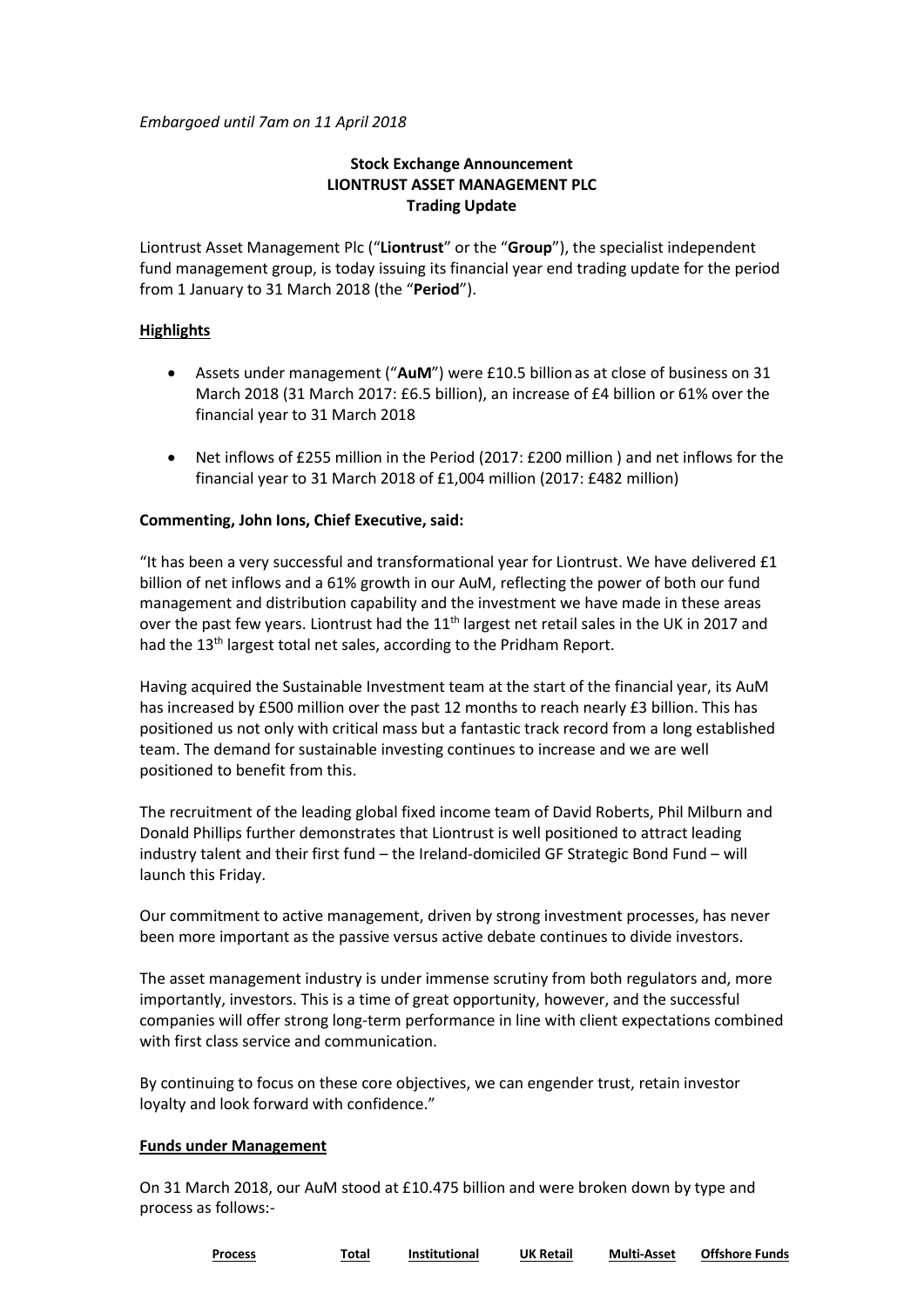|                          | f(m)   | (f.m) | (£m)  | f(m) | (fm)                     |
|--------------------------|--------|-------|-------|------|--------------------------|
| <b>Cashflow Solution</b> | 973    | 551   | 313   |      | 109                      |
| Economic Advantage       | 4,974  | 386   | 4,507 | -    | 81                       |
| <b>Macro Thematic</b>    | 442    | 153   | 264   | -    | 25                       |
| European Income          | 232    | ۰     | 232   | -    | $\overline{\phantom{0}}$ |
| Asia                     | 114    | -     | 104   | ٠    | 10                       |
| Sustainable Investment   | 2,996  | 54    | 2,737 |      | 205                      |
| Multi-Asset              | 700    | ۰     | ۰     | 700  | $\overline{\phantom{0}}$ |
| Indexed                  | 44     |       | 44    |      | ۰                        |
| <b>Total</b>             | 10,475 | 1,144 | 8,201 | 700  | 430                      |
|                          |        |       |       |      |                          |

## **Funds Flows**

The net inflows over the Period are £255 million (2017: £200 million). A reconciliation of fund flows and AuM over the Period is as follows:-

|                                   | Total<br>(f.m) | <b>Institutional</b><br>(fm) | <b>UK Retail</b><br>(fm) | Multi-<br>Asset<br>(f.m) | <b>Offshore</b><br><b>Funds</b><br><u>(£m)</u> |
|-----------------------------------|----------------|------------------------------|--------------------------|--------------------------|------------------------------------------------|
| Opening AuM - 1 January 2018      | 10,556         | 1,037                        | 8,392                    | 692                      | 435                                            |
| Net flows                         | 255            | 96                           | 109                      | 36                       | 14                                             |
| Market and Investment performance | (336)          | 11                           | (300)                    | (28)                     | (19)                                           |
| Closing AuM - 31 March 2018       | 10,475         | 1,144                        | 8,201                    | 700                      | 430                                            |

Liontrust recorded net inflows of £1,004 million in the financial year to 31 March 2017 (2017: £482 million). A reconciliation of fund flows over the financial year is as follows:-

|                                                    | Total<br>£m  | <b>Institutional</b><br>£m | <b>UK Retail</b><br>£m | <b>Multi-Asset</b><br>£m       | <b>Offshore</b><br><b>Funds</b><br>£m |
|----------------------------------------------------|--------------|----------------------------|------------------------|--------------------------------|---------------------------------------|
| Opening AuM - 1 April 2017                         | 6,523        | 1,044                      | 4,648                  | 612                            | 219                                   |
| Net flows                                          | 1,004        | (24)                       | 906                    | 76                             | 46                                    |
| Acquisitions*<br>Market and Investment performance | 2,518<br>430 | 49<br>75                   | 2,316<br>331           | $\overline{\phantom{a}}$<br>12 | 153<br>12                             |
| Closing AuM - 31 March 2018                        | 10,475       | 1,144                      | 8,201                  | 700                            | 430                                   |

\* Relates to the acquisition of Alliance Trust Investments Limited which completed on 1 April 2017.

# **Fund Performance (Quartile ranking)**

|                                             | <b>Quartile ranking</b><br>$-Since$<br>Launch/Manager<br><b>Appointed</b> | <b>Quartile</b><br>ranking $-5$<br>year | <b>Quartile</b><br>ranking $-3$<br>year | <b>Quartile</b><br>ranking $-1$<br>year | Launch<br>Date/Manager<br><b>Appointed</b> |
|---------------------------------------------|---------------------------------------------------------------------------|-----------------------------------------|-----------------------------------------|-----------------------------------------|--------------------------------------------|
| Liontrust UK Growth Fund                    |                                                                           |                                         |                                         |                                         | 25/03/2009                                 |
| <b>Liontrust Special Situations</b><br>Fund |                                                                           |                                         |                                         |                                         | 10/11/2005                                 |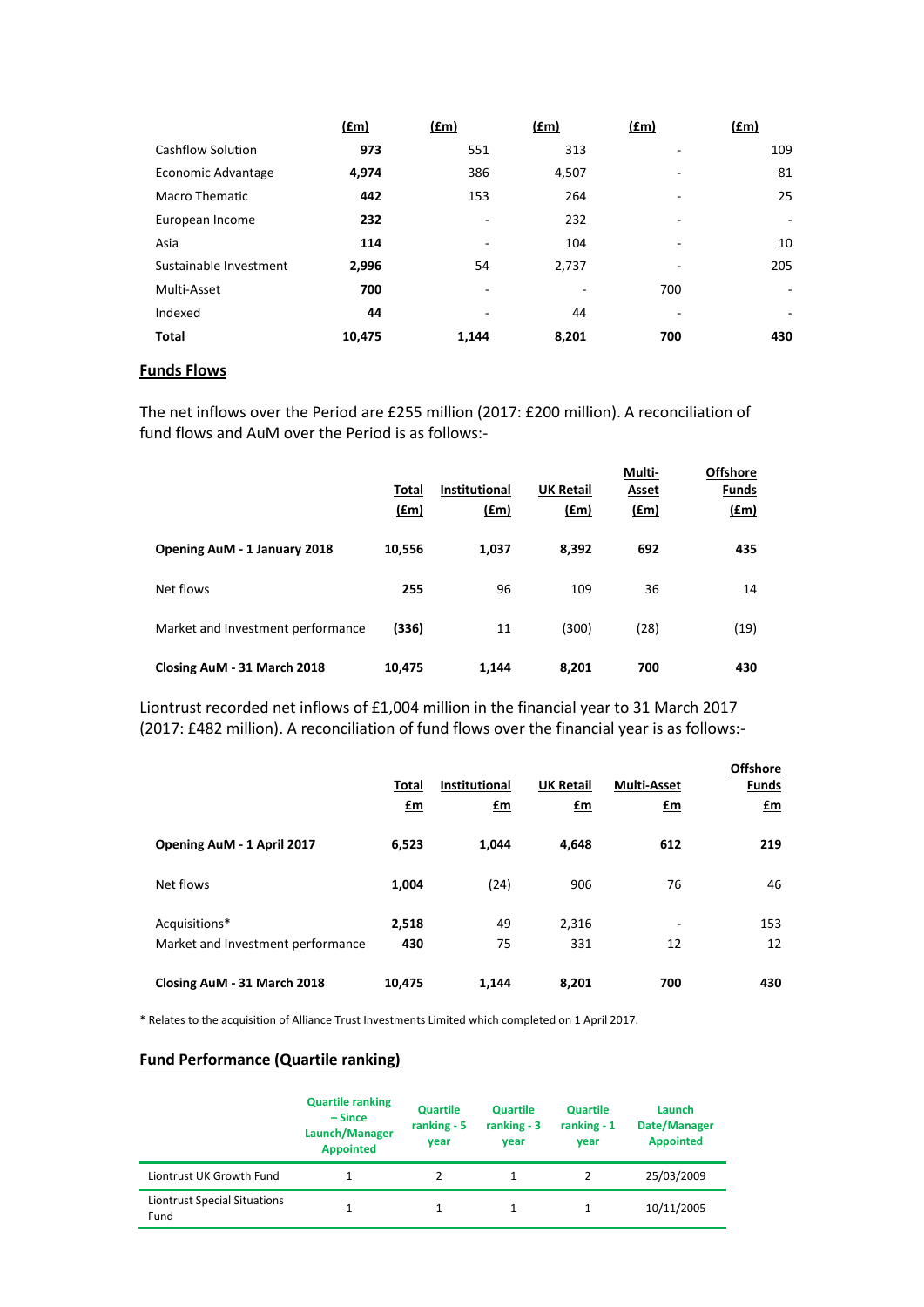| Liontrust UK Smaller<br>Companies Fund                        | $\mathbf{1}$   | $\mathbf{1}$   | $\mathbf 1$    | $\overline{2}$ | 08/01/1998 |
|---------------------------------------------------------------|----------------|----------------|----------------|----------------|------------|
| Liontrust UK Micro Cap<br>Fund                                | $\overline{2}$ | $\frac{1}{2}$  | ÷,             | $\overline{2}$ | 09/03/2016 |
| Liontrust Macro Equity<br>Income Fund                         | $\mathbf{1}$   | 3              | 4              | 3              | 31/10/2003 |
| Liontrust Macro UK Growth<br>Fund                             | $\overline{2}$ | 3              | 4              | 3              | 01/08/2002 |
| Liontrust European Growth<br>Fund                             | $\mathbf{1}$   | $\overline{2}$ | $\mathbf{1}$   | 4              | 15/11/2006 |
| Liontrust Asia Income Fund                                    | $\overline{2}$ | $\overline{2}$ | 3              | 3              | 05/03/2012 |
| Liontrust European Income<br>Fund                             | 3              | 4              | 4              | 4              | 15/12/2005 |
| Liontrust European<br><b>Enhanced Income Fund</b><br>(Hedged) | 4              | 4              | 4              | $\overline{2}$ | 30/04/2010 |
| Liontrust Global Income<br>Fund                               | 3              | ÷,             | 3              | $\overline{2}$ | 03/07/2013 |
| Liontrust Monthly Income<br><b>Bond Fund</b>                  | $\mathbf{1}$   | $\mathbf 1$    | $\mathbf 1$    | $\mathbf{1}$   | 12/07/2010 |
| Liontrust SF Absolute<br>Growth Fund                          | 4              | 1              | $\mathbf 1$    | $\mathbf 1$    | 19/02/2001 |
| Liontrust SF Corporate<br><b>Bond Fund</b>                    | $\mathbf 1$    | $\mathbf 1$    | $\mathbf{1}$   | $\mathbf{1}$   | 20/08/2012 |
| <b>Liontrust SF Cautious</b><br>Managed Fund                  | $\mathbf{1}$   | ÷,             | $\mathbf 1$    | $\mathbf 1$    | 23/07/2014 |
| Liontrust SF Defensive<br>Managed Fund                        | $\mathbf{1}$   | ÷,             | $\mathbf 1$    | $\mathbf 1$    | 23/07/2014 |
| Liontrust SF European<br>Growth Fund                          | $\overline{2}$ | $\overline{2}$ | $\overline{2}$ | 3              | 19/02/2001 |
| Liontrust SF Global Growth<br>Fund                            | 4              | $\overline{2}$ | 2              | $\mathbf 1$    | 19/02/2001 |
| Liontrust SF Managed Fund                                     | $\overline{2}$ | $\mathbf{1}$   | $\mathbf{1}$   | $\mathbf{1}$   | 19/02/2001 |
| Liontrust UK Ethical Fund                                     | $\overline{2}$ | 1              | 1              | 1              | 01/12/2000 |
| Liontrust SF UK Growth<br>Fund                                | $\overline{2}$ | $\mathbf{1}$   | $\mathbf{1}$   | $\mathbf{1}$   | 19/02/2001 |

Source: Financial Express, total return (income reinvested and net of fees), bid to bid, to 31 March 2018 unless otherwise stated, based on primary share classes. The above funds are all UK authorised unit trusts or UK authorised ICVCs (primary share class). Liontrust FTSE 100 Tracker Fund (index fund) not included. Past performance is not a guide to the future; the value of investments and the income from them can fall as well as rise. Investors may not get back the amount originally subscribed. Quartile rankings correct as at 6 April 2018.

#### **Notice of Full Year Results Announcement**

Liontrust confirms that it will be announcing its full year results for the financial year ended 31 March 2018 on Wednesday, 27 June 2018.

### **For further information please contact:**

## **Liontrust Asset Management Plc 020 7412 1700**

John Ions www.liontrust.co.uk Vinay Abrol Simon Hildrey – Chief Marketing Officer

**Numis Securities Limited 020 7260 1000** Corporate Broking & Advisory - Charles Farquhar